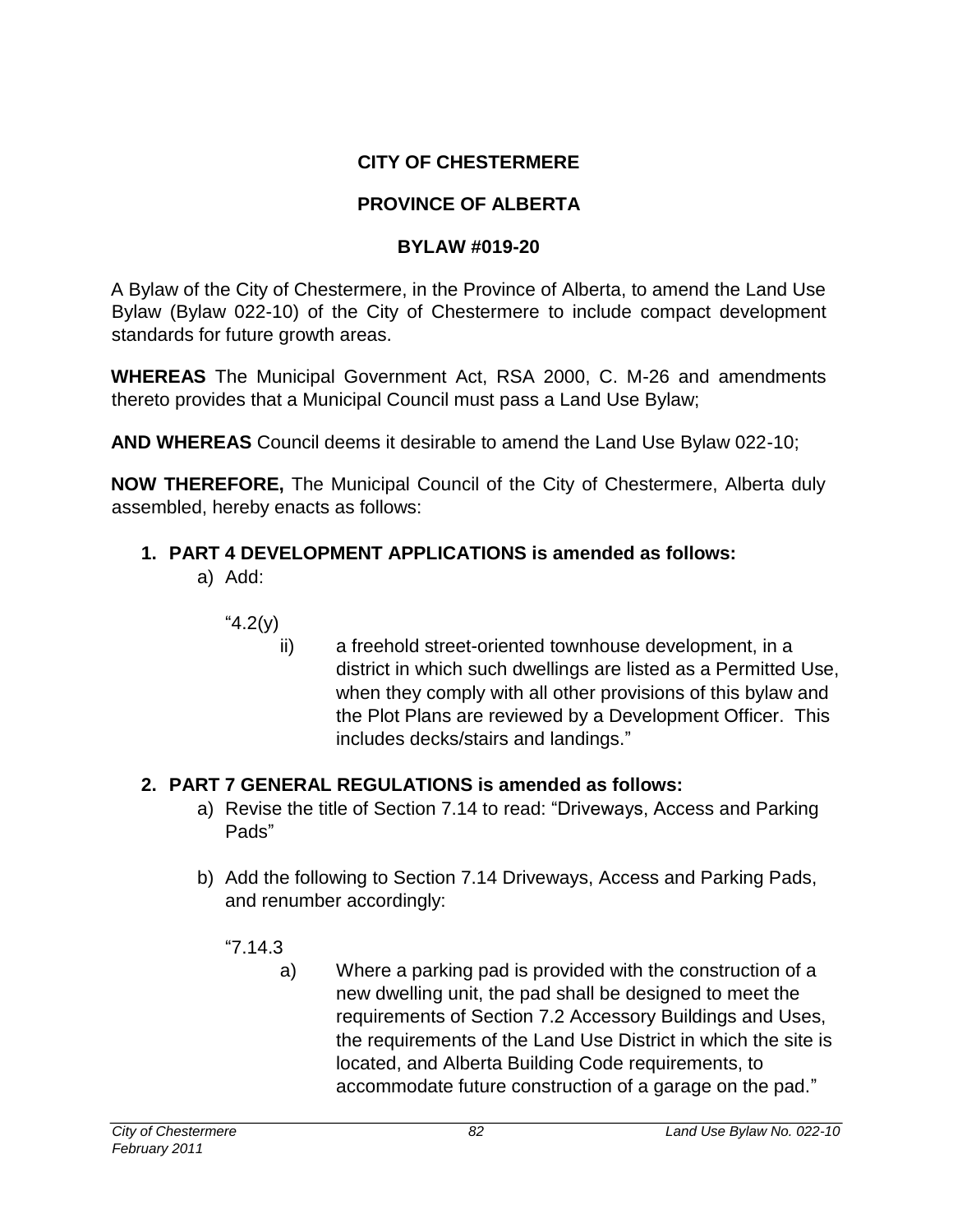- c) Add the following to Section 7.27 Permitted Encroachments, and renumber accordingly:
	- "7.27.3 Notwithstanding 7.27.2 above, eaves for Accessory Buildings shall be permitted to encroach into side yards by  $0.15$  m."
- d) Revise Section 7.31 Secondary Suites as follows:
	- "7.31.8 Secondary Suites are a Discretionary Use in Land Use Districts associated with Single-Family and Semi-detached Dwellings only and require a Development Permit."
- e) Add Section 7.37 Townhouse Developments as follows, and renumber Part 7 accordingly:

# "**7.37 Townhouse Developments**

- 7.37.1 Freehold Street-Oriented Townhouse Developments:
	- a) Performance securities shall be provided at the time of Building Permit application submission in accordance with the Service Fee Schedule, as amended from time to time, for protection of adjacent sidewalks, laneways and boulevard landscaping.
	- b) Site Design:
		- i) Locations for storage and curbside placement of waste and recycling bins shall be identified on the Site Plan, to the satisfaction of the Development Authority.
		- ii) In front-drive townhouse developments, access shall be provided to interior townhouse units for rear yard maintenance, to the satisfaction of the Development Authority. Such access shall not be provided through the interior of a dwelling unit.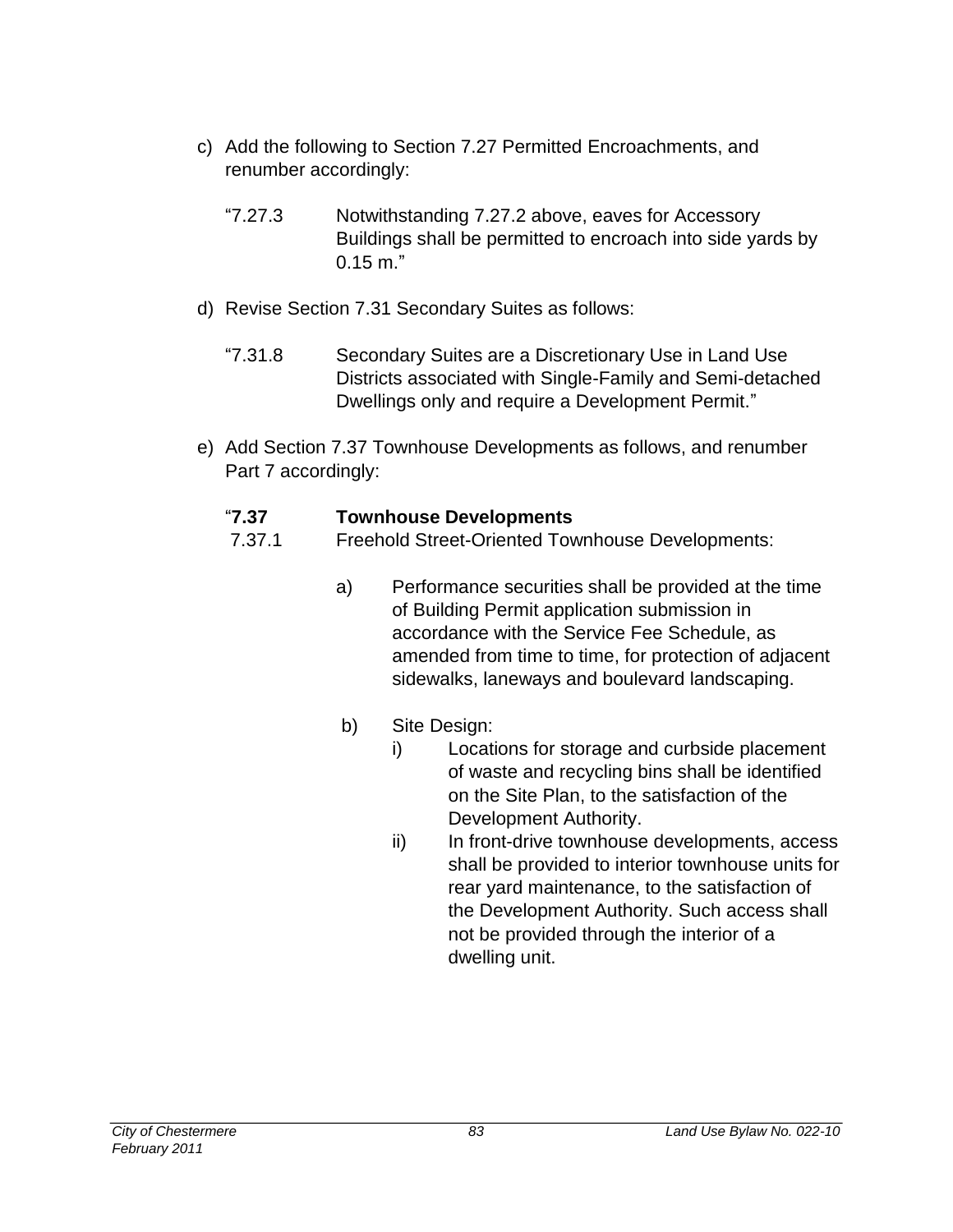# **3. PART 8 PARKING AND LOADING FACILITIES is amended as follows:**

a) Amend Section 8.1.1(a) of Section 8.1 Number of Parking Stalls Required, as follows:

|                                            | <b>Minimum Parking Spaces Required</b>   |
|--------------------------------------------|------------------------------------------|
| Single-Detached Dwellings                  | 2 per unit                               |
| Semi-Detached Dwellings                    | 1.5 per unit, averaged across both sides |
| Bare Land Condo Townhouses                 | 2 per unit                               |
| <b>Freehold Street-oriented Townhouses</b> |                                          |
| Interior units                             | per unit                                 |
| <b>Exterior units</b>                      | 2 per unit                               |

b) Amend Section 8.1.2 as follows, retaining all subsections within: "Notwithstanding 8.1.1(a), the minimum number of residential parking spaces can be reduced for Bare Land Condo Townhouses and Apartment developments in the following cases:"

# **4. PART 10 LAND USE DISTRICTS is amended as follows:**

- a) Delete Section 10.2 Residential Single Detached District (R-1), and replace with Section 10.2 Residential Single Detached District (R-1), as shown in Schedule 'A' attached.
- b) Delete Section 10.6 Residential Planned Lot Rear-Lane District (R-1PRL), and replace with Section 10.6 Residential Planned Lot Rear-Lane District (R-1PRL), as shown in Schedule 'A' attached.
- c) Delete Section 10.7 Residential Planned Lot Front-drive District (R-1PFD), and replace with Section 10.7 Residential Planned Lot Front-drive District (R-1PFD), as shown in Schedule 'A' attached.
- d) Delete Section 10.8 Residential Semi-Detached District (R-2), and replace with Section 10.8 Residential Semi-Detached District (R-2), as shown in Schedule 'A' attached.
- e) Delete Section 10.9 Residential Multi-Unit District (R-3), and replace with Section 10.9 Residential Multi-Unit District (R-3), as shown in Schedule 'A' attached.

# **5.** The **TABLE OF CONTENTS is revised accordingly**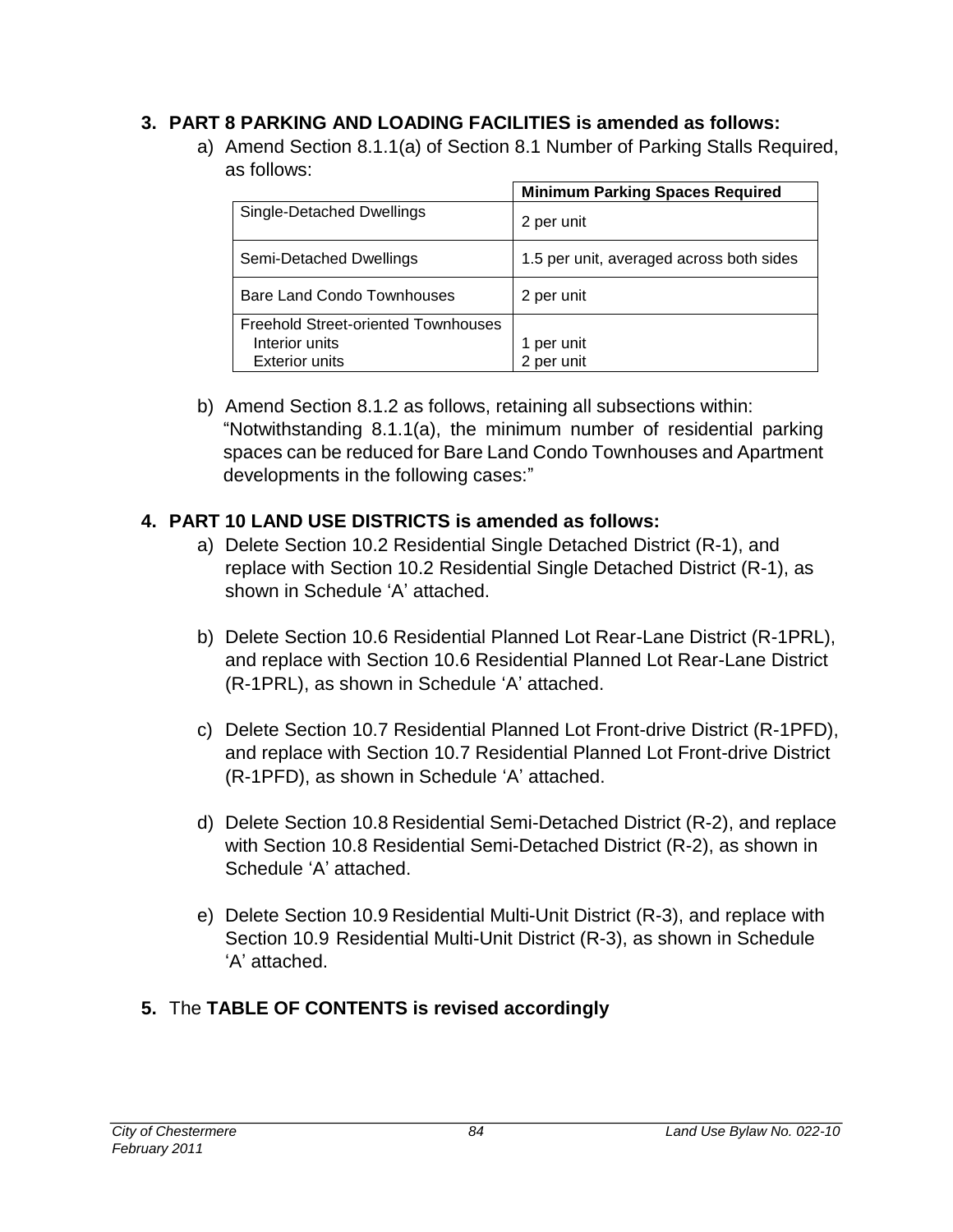## **6. PART SEVERABILITY**

If any Section or parts of this Bylaw are found in any court of law to be illegal or beyond the power of Council to enact, such Sections or parts shall be deemed to be severable and all other Sections or parts of this Bylaw shall be deemed to be separate and independent there from and to be enacted as such.

## **7. GENERAL**

This Bylaw shall take effect on the day which it is finally passed.

READ A FIRST TIME this \_\_\_\_\_\_\_\_ of \_\_\_\_\_ 2020.

READ A SECOND TIME this \_\_\_\_\_\_\_ of \_\_\_\_\_ 2020.

READ A THIRD TIME this \_\_\_\_\_\_\_\_ of \_\_\_\_\_ 2020.

Resolution Numbers –

MAYOR

\_\_\_\_\_\_\_\_\_\_\_\_\_\_\_\_\_\_\_\_\_\_\_\_\_\_\_\_\_

\_\_\_\_\_\_\_\_\_\_\_\_\_\_\_\_\_\_\_\_\_\_\_\_\_\_\_\_\_

CAO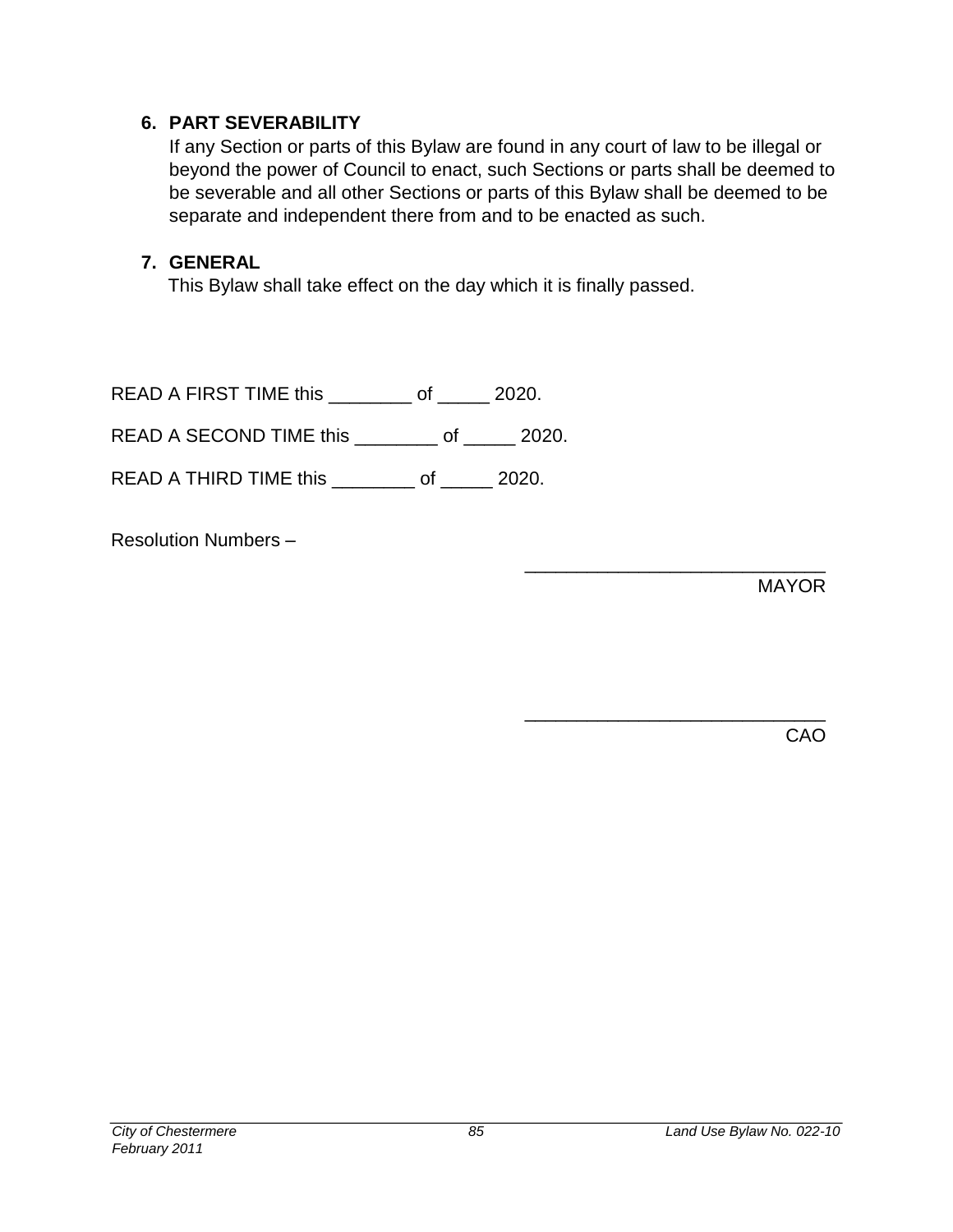**Bylaw 019-20 Schedule 'A'**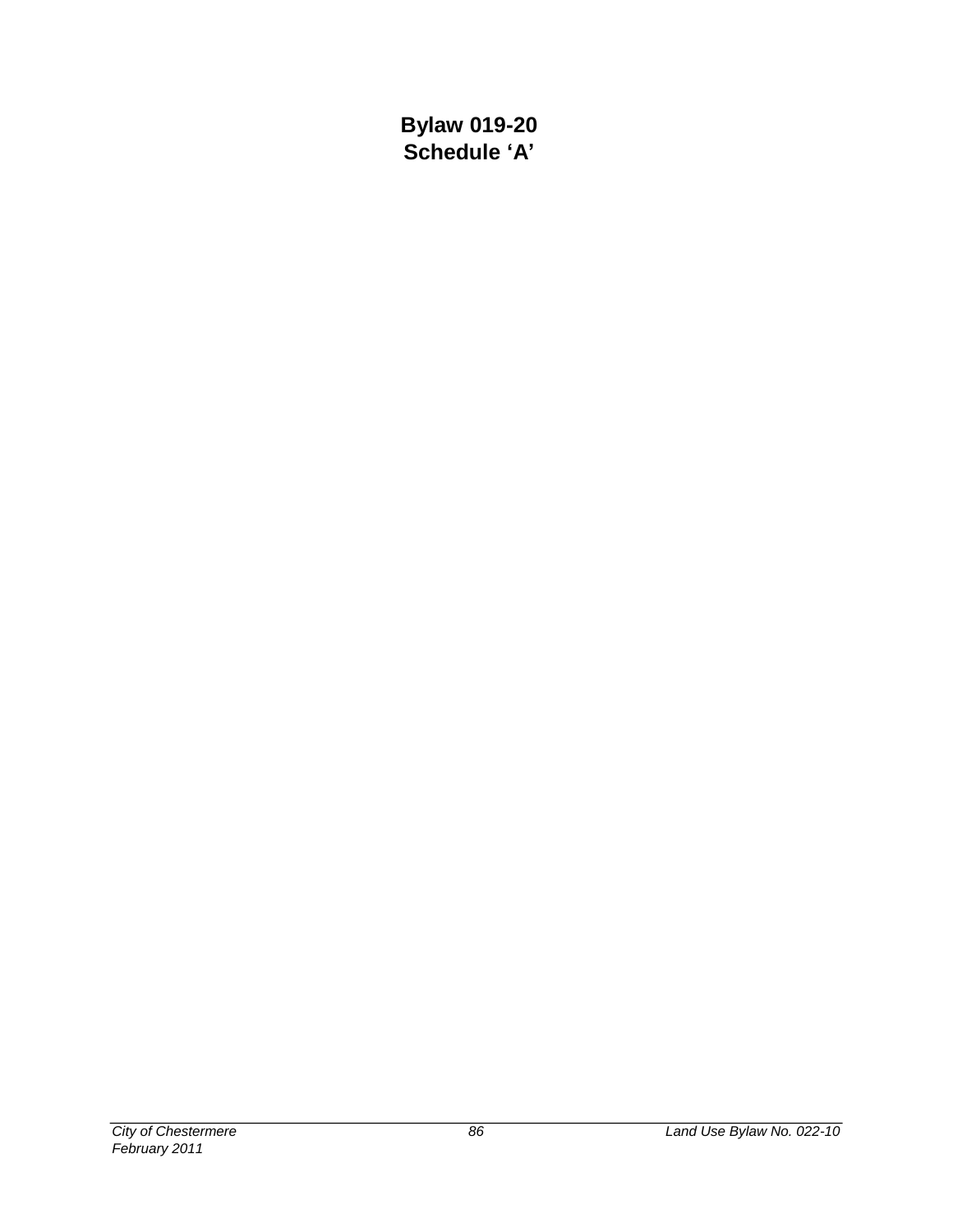# **PART 10 LAND USE DISTRICTS**

### **10.1 Establishment of Districts**

10.1.1 For the purposes of this Bylaw, the land within the City shall be divided into the following Land Use Districts.

| a) | <b>Residential Single Detached District</b>         | $R-1$      |            |
|----|-----------------------------------------------------|------------|------------|
| b) | <b>Residential Estate District</b>                  |            | R-1E       |
| C) | <b>Residential Estate Modified District</b>         | R-1EM      |            |
| d) | <b>Residential Lakeshore District</b>               | $R-1L$     |            |
| e) | <b>Residential Planned Lot Rear-Laned District</b>  |            | R-1PRL     |
| f) | <b>Residential Planned Lot Front-Drive District</b> |            | R-1PFD     |
| g) | <b>Residential Semi-Detached District</b>           | $R-2$      |            |
| h) | <b>Residential Multi-Unit District</b>              | $R-3$      |            |
| i) | Low Rise Multi-Unit Residential District            | $R - 4$    |            |
| j) | <b>Local Commercial District</b>                    |            | С          |
| k) | <b>Town Centre Commercial District</b>              |            | ТC         |
| I) | <b>Eastern Town Centre District</b>                 | <b>ETC</b> |            |
| m) | <b>Interim Commercial District</b>                  | IC         |            |
| n) | <b>Mixed Use District</b>                           |            | MU         |
| O) | <b>Business Park/Light Industrial District</b>      | BP/LI      |            |
| p) | <b>Public Service District</b>                      | PS         |            |
| q) | <b>Special Recreation District</b>                  |            | <b>SPR</b> |
| r) | <b>Urban Transition District</b>                    |            | UT         |
| s) | Large Lot Rural Residential District                | LLR        |            |
| t) | <b>Rural Residential District</b>                   |            | RR         |
| u) | <b>Live Work District</b>                           |            | LW         |
| V) | <b>Direct Control District</b>                      | DC         |            |

10.1.2 Throughout this Bylaw and amendments thereto, a District may be referred to either by its full name or its abbreviation.

10.1.3 The boundaries of the Districts listed in Section 10.1.1 are delineated on Schedule A, "the Land Use Map", as amended or replaced from time to time by bylaw.

10.1.4 Where uncertainty exists regarding the location of boundaries on the Land Use Map, the boundaries shall be determined using the following criteria:

> a) Where a boundary is shown following a street, lane, stream or canal, it shall be deemed to be following the centre line thereof;

b) Where a boundary is shown as approximately following a lot line, it shall be deemed to be following the lot line; and

c) Notwithstanding (a) and (b), the adjacent land use district shall extend to the location of the established corporate limits.

10.1.5 Where a boundary cannot be determined by the preceding criteria, the exact location of the boundary shall be decided by Council either on its own motion or upon written application being made to it by any person requesting the determination of the exact location of the boundary.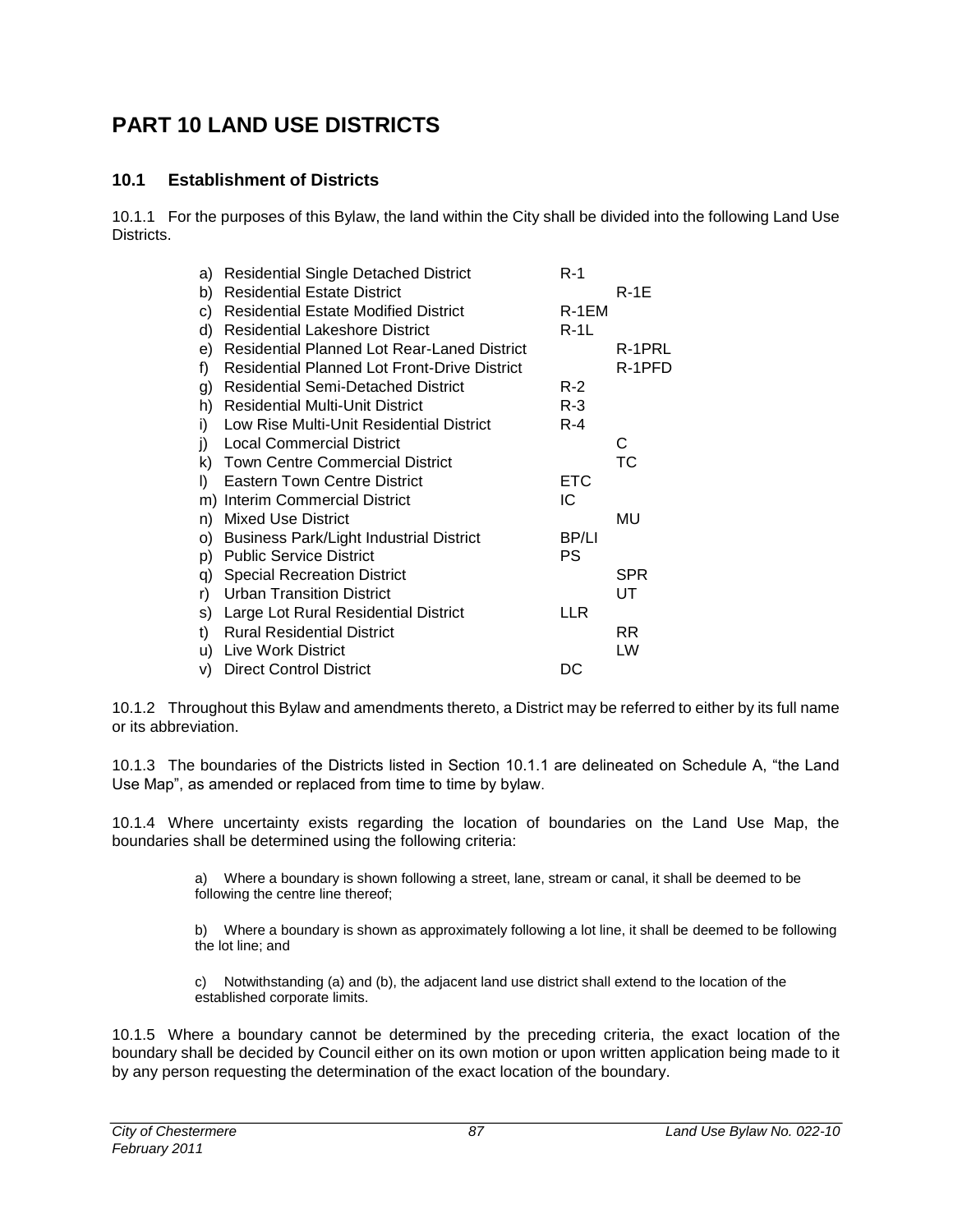## **10.2 Residential Single Detached District (R-1)**

### **10.2.1 Purpose**

The purpose of this District is to provide for low density residential development having high standards of design and appearance.

| 10.2.2 Permitted Uses             |            | <b>10.2.3 Discretionary Uses</b>            |            |
|-----------------------------------|------------|---------------------------------------------|------------|
| <b>Accessory Building, Garage</b> | 008-20     | Accessory Building, Other                   | 008-20     |
| Accessory Building, Shed          | 008-20     | Bed and Breakfast Accommodations            |            |
| <b>Accessory Uses</b>             |            | <b>Child Care Facilities</b>                |            |
| Dwellings, Single Detached        |            | <b>Community Buildings and Facilities</b>   |            |
| <b>Minor Home Businesses</b>      |            | <b>Fill Placement</b>                       | 010-16     |
| <b>Parks</b>                      |            | <b>Major Home Businesses</b>                |            |
| Private Swimming Pool/Hot Tub     | $012 - 14$ | <b>Public Uses</b>                          |            |
| Show Homes / Sales Centres        |            | <b>Public Utilities</b>                     |            |
|                                   |            | Places of Worship                           |            |
|                                   |            | <b>Secondary Suites</b>                     |            |
|                                   |            | Signs                                       |            |
|                                   |            | <b>Small Wind Energy Conversion Systems</b> |            |
|                                   |            | Solar Collectors not in conformance with    |            |
|                                   |            | Section 7.34                                | $012 - 14$ |
|                                   |            |                                             | 022-11     |

#### **10.2.4 General Requirements**

In addition to the Regulations contained in Part 7 the following provisions shall apply to every development in this District.

| <b>Site</b><br><b>Standard</b> | <b>Development Area</b>                                                                                    | <b>Requirement</b> |
|--------------------------------|------------------------------------------------------------------------------------------------------------|--------------------|
| Lot Area<br>(minimum):         | Lots abutting East or West<br>Chestermere Drive or East Lake View<br>Road, as illustrated in Figure 10.2.1 | 700 m <sup>2</sup> |
|                                | Figure 10.2.1                                                                                              |                    |
|                                | <b>Existing Development Area</b>                                                                           | 454 m <sup>2</sup> |
|                                | <b>Future Growth Areas</b>                                                                                 | 428 $m2$           |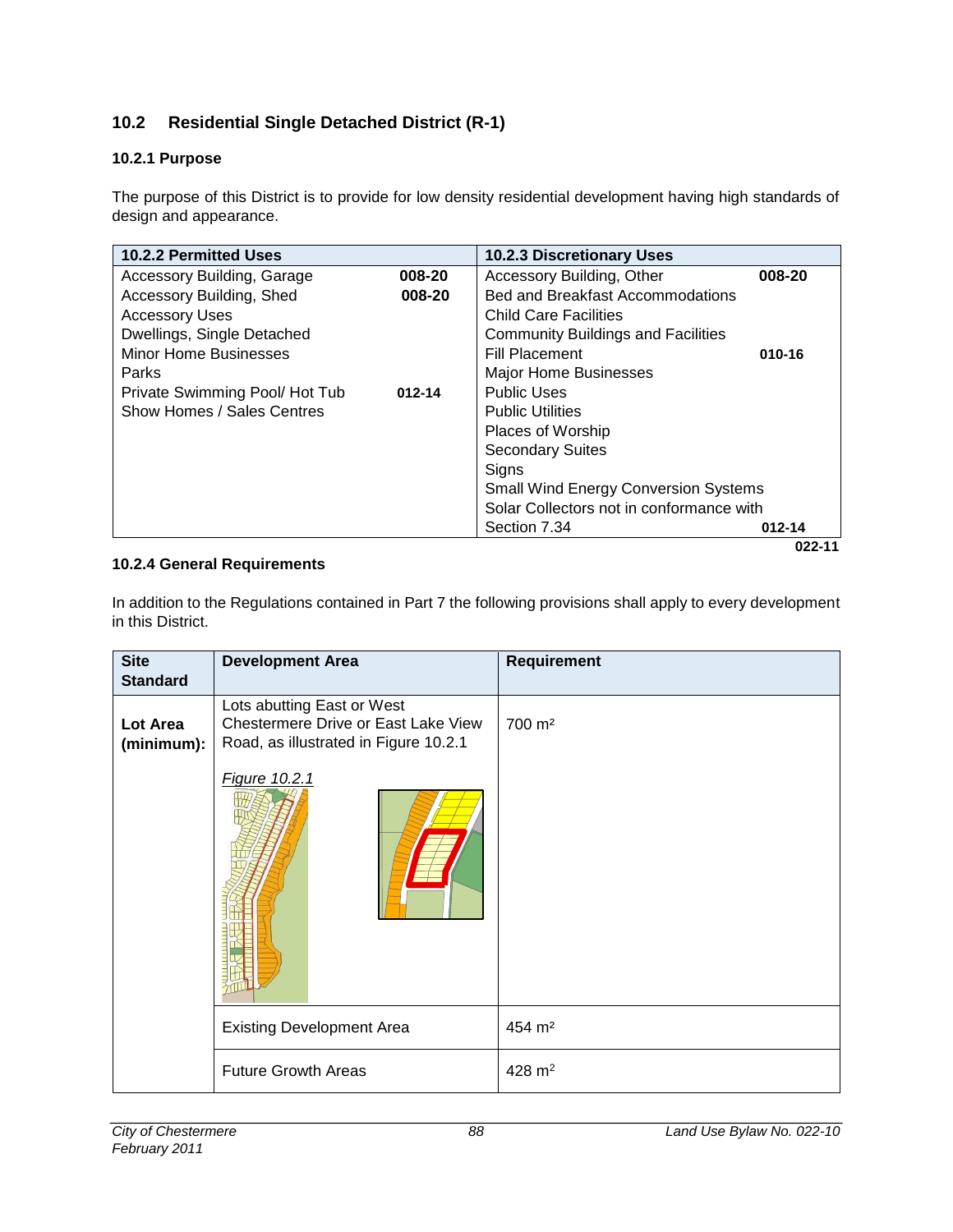| <b>Site</b><br><b>Standard</b>                    | <b>Development Area</b>                                                                                                                             | <b>Requirement</b>                                                                                                                                                                                                                                                                                                                                                                                                                                                                                                                                            |
|---------------------------------------------------|-----------------------------------------------------------------------------------------------------------------------------------------------------|---------------------------------------------------------------------------------------------------------------------------------------------------------------------------------------------------------------------------------------------------------------------------------------------------------------------------------------------------------------------------------------------------------------------------------------------------------------------------------------------------------------------------------------------------------------|
| <b>Lot Width</b><br>(minimum):                    | Lots abutting East or West<br>Chestermere Drive as illustrated in<br>Figure 10.2.1                                                                  | 22.0 m                                                                                                                                                                                                                                                                                                                                                                                                                                                                                                                                                        |
|                                                   | <b>Existing Development Area</b>                                                                                                                    | 13.75 m <sup>2</sup>                                                                                                                                                                                                                                                                                                                                                                                                                                                                                                                                          |
|                                                   | <b>Future Growth Area</b>                                                                                                                           | $13.4 \; \text{m}^2$                                                                                                                                                                                                                                                                                                                                                                                                                                                                                                                                          |
| <b>Front Yard</b><br><b>Setback</b><br>(minimum): | Lots abutting East or West<br>Chestermere Drive as illustrated in<br>Figure 10.2.1<br><b>Existing Development Area</b><br><b>Future Growth Area</b> | 6.0 <sub>m</sub>                                                                                                                                                                                                                                                                                                                                                                                                                                                                                                                                              |
| <b>Side Yard</b><br><b>Setbacks</b><br>(minimum): | <b>Existing Development Area</b>                                                                                                                    | <b>Principal Building:</b><br>3.0 m for street side of a corner lot<br>1.5 m for all other side yards<br><b>Accessory Buildings:</b><br>3.0 m for street side of a corner lot<br>1.5 m for all other side yards<br><b>Infill Lots</b><br>The side yard setbacks of principal and<br>accessory buildings on infill lots shall be varied<br>where possible in order to maximize the visual<br>amenity of the district and facilitate sunlight and<br>ventilation to individual dwellings to be<br>determined at the discretion of the<br>Development Authority. |
|                                                   | <b>Future Growth Area</b>                                                                                                                           | <b>Principal Building:</b><br>3.0 m for street side of a corner lot<br>1.2 m for all other side yards<br><b>Accessory Buildings:</b><br>1.0 m for street side of a corner lot, subject to<br>the Requirements of Section 7.9 Corner Lot<br><b>Restrictions</b><br>0.6 m for all other side yards                                                                                                                                                                                                                                                              |
| <b>Rear Yard</b><br><b>Setback</b><br>(minimum):  | Lots 1-60, Block 9, Plan 9311609<br>and<br>Lots 13-19, Block 8, Plan 9112616<br>as illustrated in Figure 10.2.2<br>Figure 10.2.2                    | 8.0 <sub>m</sub>                                                                                                                                                                                                                                                                                                                                                                                                                                                                                                                                              |
|                                                   | <b>Existing Development Area</b>                                                                                                                    | <b>Principal Building:</b><br>6.0 <sub>m</sub><br><b>Accessory Buildings:</b><br>1.5 <sub>m</sub>                                                                                                                                                                                                                                                                                                                                                                                                                                                             |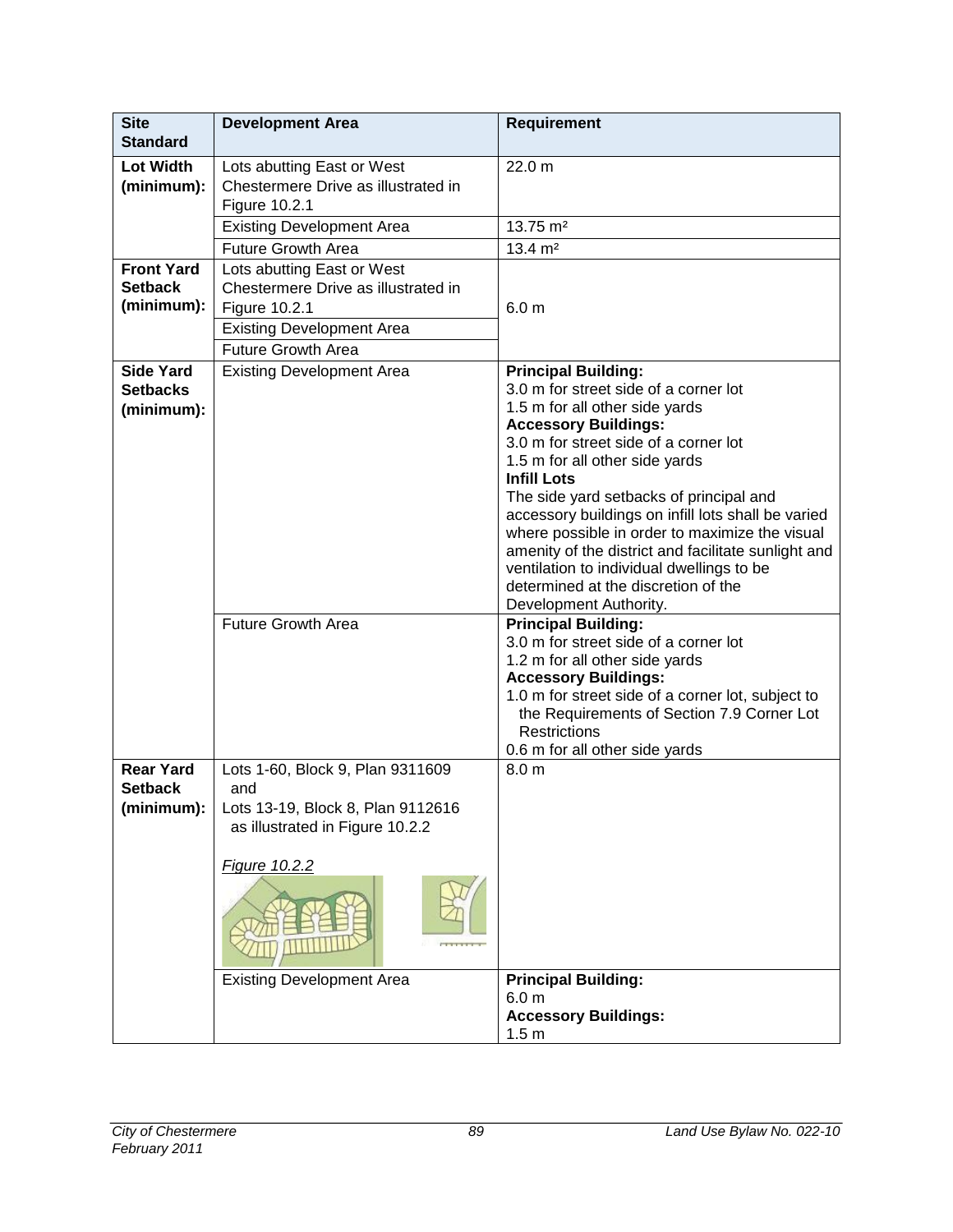|                           | <b>Future Growth Area</b>        | <b>Principal Building:</b><br>6.0 <sub>m</sub><br><b>Accessory Buildings:</b><br>0.6 <sub>m</sub> |
|---------------------------|----------------------------------|---------------------------------------------------------------------------------------------------|
| Lot                       | <b>Existing Development Area</b> | 45% for all buildings                                                                             |
| Coverage<br>(maximum):    | <b>Future Growth Area</b>        | 43% Principal Building<br>55% Combined Total                                                      |
| <b>Building</b><br>Height | <b>Existing Development Area</b> | <b>Principal Building:</b><br>2 storeys, not exceeding 12.0 m                                     |
| (maximum):                | <b>Future Growth Area</b>        | <b>Accessory Buildings:</b><br>4.5 m                                                              |
|                           |                                  | 022-11                                                                                            |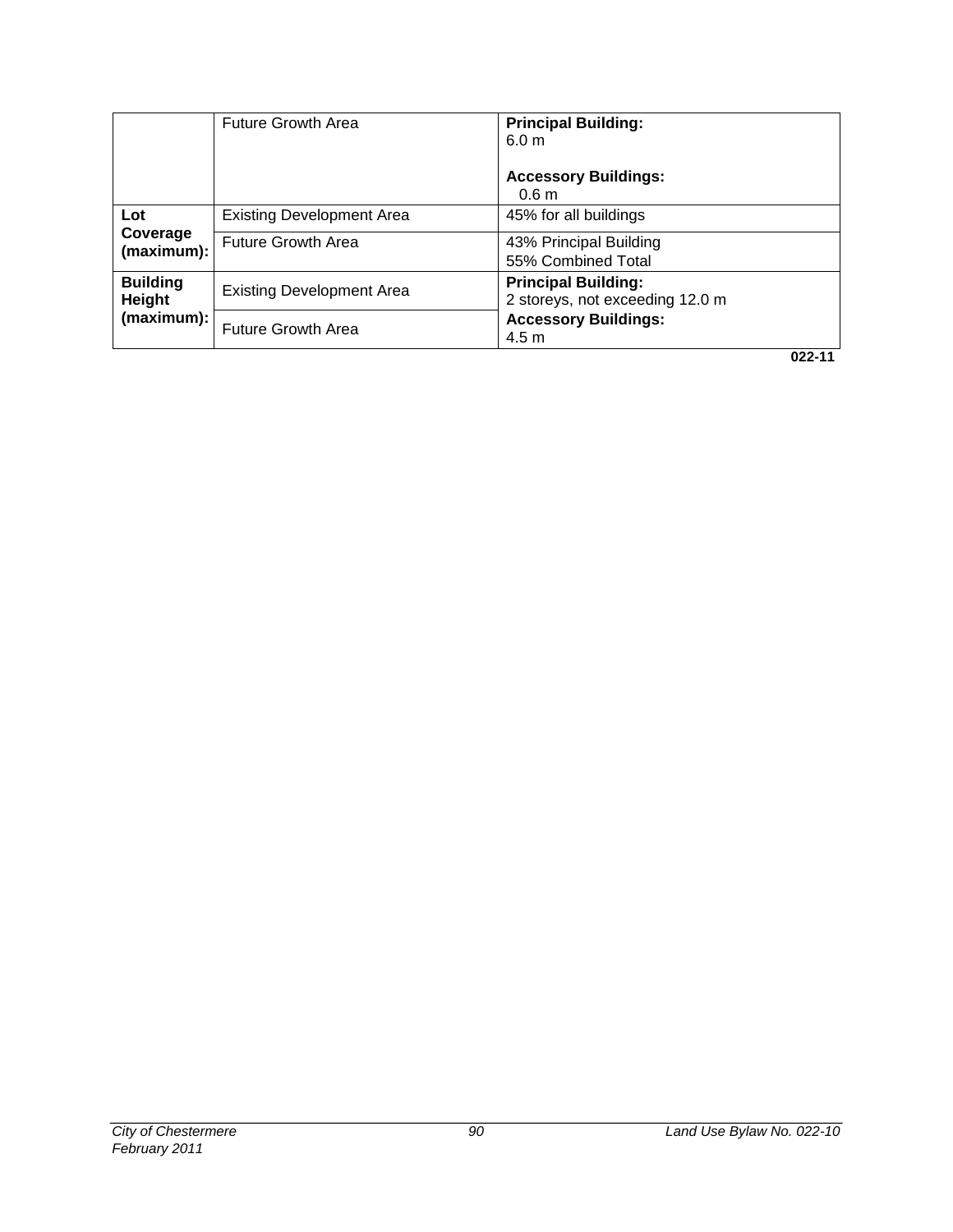### **10.6 Residential Planned Lot Rear-Lane District (R-1PRL)**

#### **10.6.1 Purpose**

The purpose of this District is to provide for compact single-detached residential development with modified lot width and side yard standards, on lots with rear lane access. **008-20**

| 10.6.2 Permitted Uses         |        | <b>10.6.3 Discretionary Uses</b>            |  |
|-------------------------------|--------|---------------------------------------------|--|
| Accessory Building, Shed      | 008-20 | Accessory Building, Other<br>008-20         |  |
| Accessory Building, Garage    | 008-20 | Bed and Breakfast Accommodations            |  |
| <b>Accessory Uses</b>         |        | <b>Child Care Facilities</b>                |  |
| Dwellings, Single Detached    |        | <b>Community Buildings and Facilities</b>   |  |
| <b>Minor Home Businesses</b>  |        | <b>Major Home Businesses</b>                |  |
| <b>Parks</b>                  |        | <b>Public Uses</b>                          |  |
| Private Swimming Pool/Hot Tub |        | Places of Worship                           |  |
| Show Homes / Sales Centre     |        | <b>Public Utilities</b>                     |  |
|                               |        | <b>Secondary Suites</b>                     |  |
|                               |        | Signs                                       |  |
|                               |        | <b>Small Wind Energy Conversion Systems</b> |  |
|                               |        | Solar Collectors not in conformance with    |  |
|                               |        | Section 7.34                                |  |
|                               |        | 022-11                                      |  |

#### **10.6.4 General Requirements**

In addition to the Regulations contained in Part 7 of this Bylaw, the following provisions shall apply to every development in this District.

|                                |                                  | 022-11                                                                         |
|--------------------------------|----------------------------------|--------------------------------------------------------------------------------|
| <b>Site</b><br><b>Standard</b> | <b>Development Area</b>          | <b>Requirement</b>                                                             |
| Lot Area<br>(minimum):         | <b>Existing Development Area</b> | $272 \; \text{m}^2$                                                            |
|                                | <b>Future Growth Areas</b>       |                                                                                |
| <b>Lot Width</b><br>(minimum): | <b>Existing Development Area</b> | 10.8 m for corner lots where a URW is required<br>along the exterior side yard |
|                                | <b>Future Growth Area</b>        | 8.5 m for all other side yards                                                 |
| <b>Front Yard</b>              | <b>Existing Development Area</b> | 3.0 m or outside any required front URW, which                                 |
| <b>Setback</b><br>(minimum):   | <b>Future Growth Area</b>        | ever is greater.                                                               |
| <b>Side Yard</b>               | <b>Existing Development Area</b> | <b>Principal Building:</b>                                                     |
| <b>Setbacks</b>                |                                  | 3.0 m for street side of a corner lot.                                         |
| (minimum):                     |                                  | 1.2 m for all other side yards                                                 |
|                                |                                  | <b>Accessory Buildings:</b>                                                    |
|                                | <b>Future Growth Area</b>        | 1.0 m for street side of a corner lot, subject to                              |
|                                |                                  | the requirements of Section 7.9 Corner Lot                                     |
|                                |                                  | <b>Restrictions</b>                                                            |
|                                |                                  | 0.6 m for all other side yards                                                 |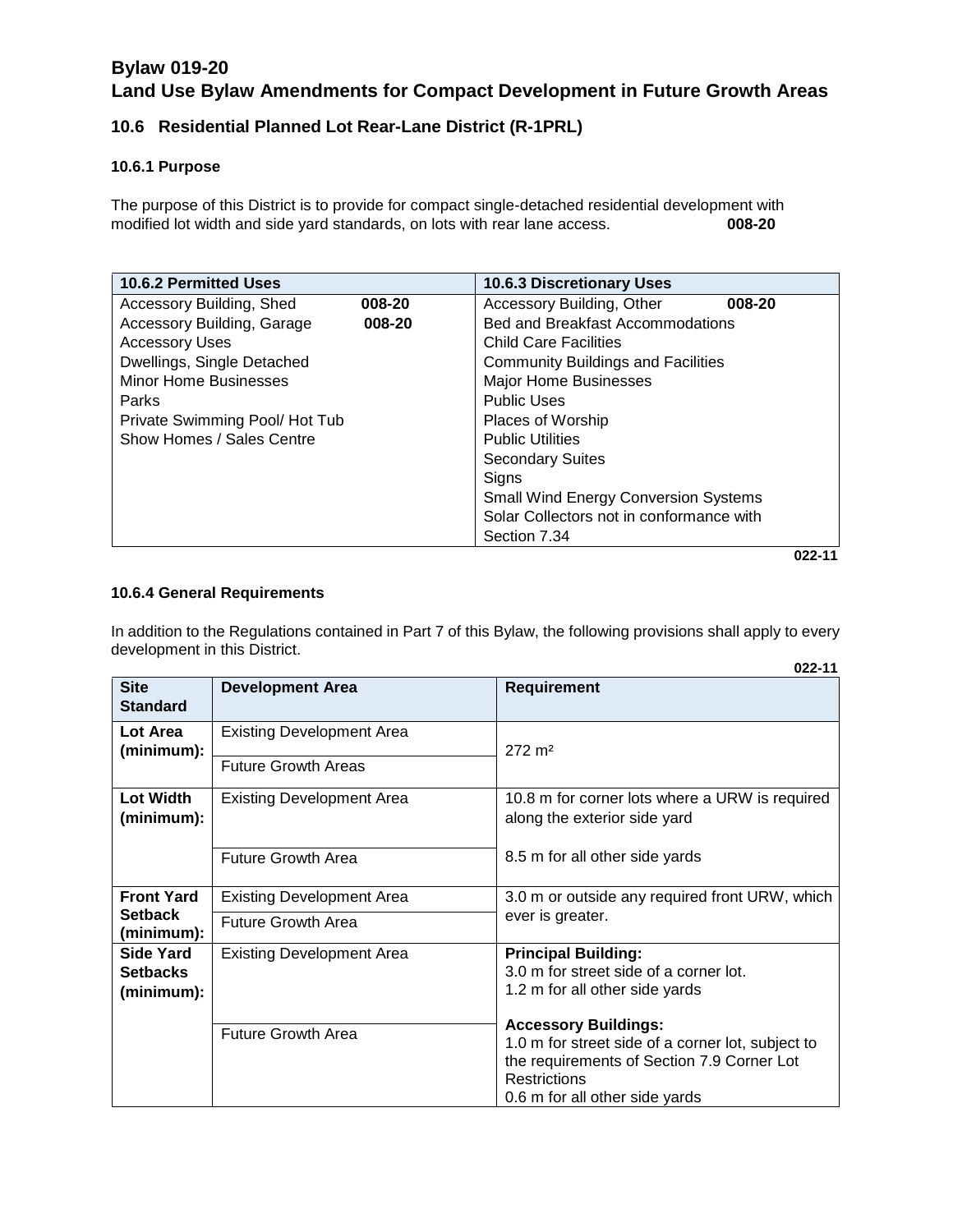| <b>Rear Yard</b><br><b>Setback</b><br>(minimum): | <b>Existing Development Area</b><br>Future Growth Area        | <b>Principal Building:</b><br>6.0 <sub>m</sub><br><b>Accessory Buildings:</b><br>0.6 <sub>m</sub>                |
|--------------------------------------------------|---------------------------------------------------------------|------------------------------------------------------------------------------------------------------------------|
| Lot<br>Coverage<br>(maximum):                    | <b>Existing Development Area</b><br><b>Future Growth Area</b> | 45% Principal Building<br>60% Combined Total                                                                     |
| <b>Building</b><br>Height<br>(maximum):          | <b>Existing Development Area</b><br><b>Future Growth Area</b> | <b>Principal Building:</b><br>2 storeys, not exceeding 12.0 m<br><b>Accessory Buildings:</b><br>4.5 <sub>m</sub> |

#### **10.6.5 Additional Requirements**

a) The width of the non-garage façade of the front elevation shall be a minimum of 2.40 metres (8 feet) wide.

b) The maximum a garage shall protrude from a façade is 4m.

c) Lots shall provide a garage or concrete parking pad accessed from a rear lane.

d) Individual Development Permit applications shall be evaluated in terms of compatibility with the City of Chestermere Residential Planned Lot Design Guidelines.

e) Adherence to architectural controls and guidelines shall be demonstrated during the development permit stage.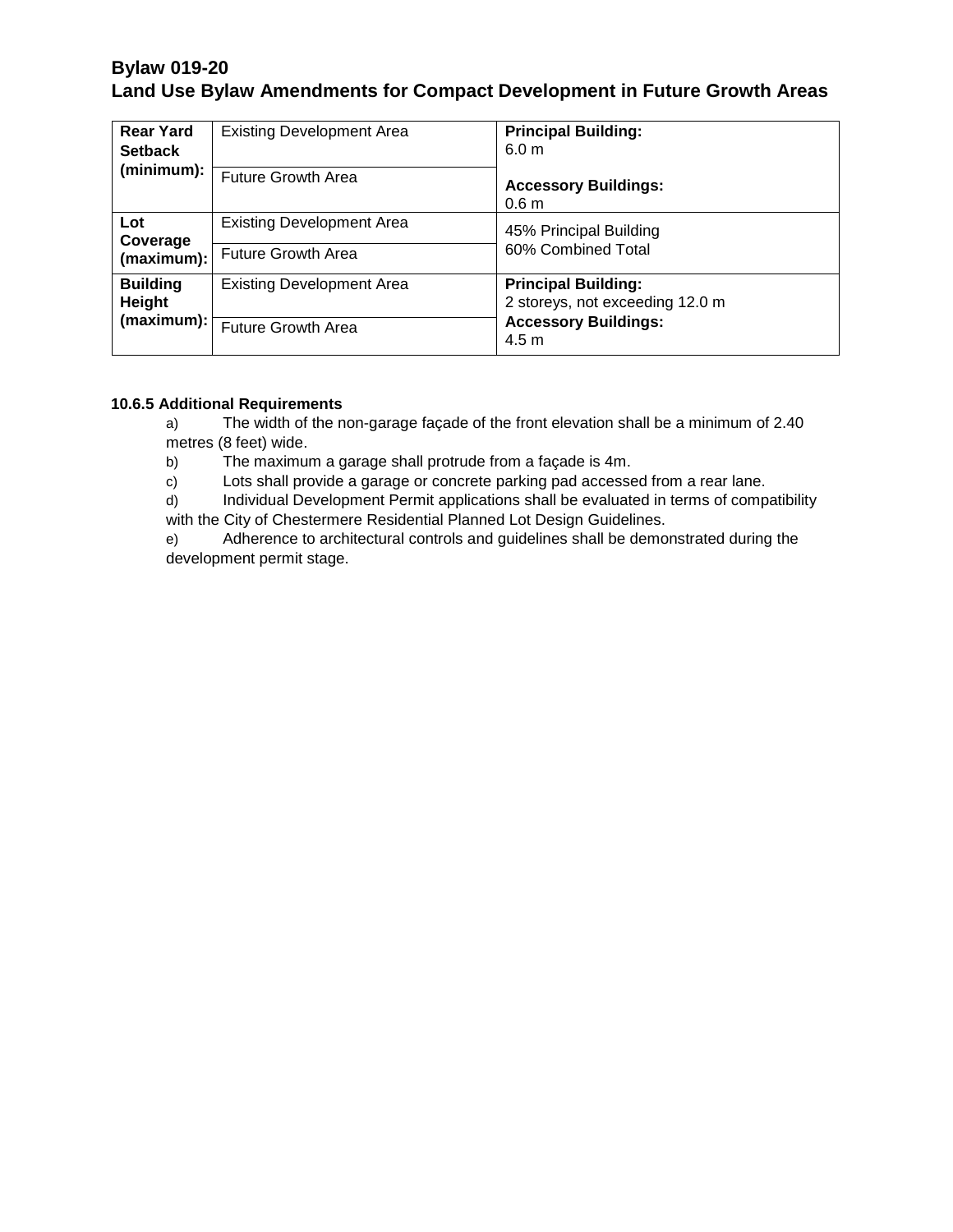#### **10.7 Residential Planned Lot Front-drive District (R-1PFD)**

#### **10.7.1 Purpose**

The purpose of this District is to provide for compact single-detached residential development with modified lot width and side yards standards, in a front-drive format with no lane access.

| 10.7.2 Permitted Uses             | <b>10.7.3 Discretionary Uses</b>            |
|-----------------------------------|---------------------------------------------|
| Accessory Building, Shed          | Accessory Building, Other                   |
| <b>Accessory Building, Garage</b> | <b>Bed and Breakfast Accommodations</b>     |
| <b>Accessory Uses</b>             | <b>Child Care Facilities</b>                |
| Dwellings, Single Detached        | <b>Community Buildings and Facilities</b>   |
| Home Business, Minor              | Home Business, Major                        |
| <b>Parks</b>                      | <b>Public Uses</b>                          |
| Private Swimming Pool/Hot Tub     | Places of Worship                           |
| <b>Show Homes/Sales Centre</b>    | <b>Public Utilities</b>                     |
|                                   | Sians                                       |
|                                   | <b>Small Wind Energy Conversion Systems</b> |
|                                   | <b>Secondary Suites</b>                     |
|                                   | Solar Collectors not in conformance with    |
|                                   | Section 7.34                                |

#### **10.7.4 General Requirements**

In addition to the Regulations contained in Part 7 of this Bylaw, the following provisions shall apply to every development in this District.

| <b>Site</b><br><b>Standard</b>     | <b>Development Area</b>          | <b>Requirement</b>                                                      |
|------------------------------------|----------------------------------|-------------------------------------------------------------------------|
| Lot Area                           | <b>Existing Development Area</b> | $351 \text{ m}^2$                                                       |
| (minimum):                         | <b>Future Growth Areas</b>       |                                                                         |
| Lot Width                          | <b>Existing Development Area</b> | 10.97 m                                                                 |
| (minimum):                         | <b>Future Growth Area</b>        |                                                                         |
| <b>Front Yard</b>                  | <b>Existing Development Area</b> | 6.0 <sub>m</sub>                                                        |
| <b>Setback</b><br>(minimum):       | <b>Future Growth Area</b>        |                                                                         |
| <b>Side Yard</b>                   | <b>Existing Development Area</b> | <b>Principal Building:</b>                                              |
| <b>Setbacks</b>                    |                                  | 3.0 m for street side of a corner lot<br>1.2 m for all other side yards |
| (minimum):                         | <b>Future Growth Area</b>        |                                                                         |
|                                    |                                  | <b>Accessory Buildings:</b>                                             |
|                                    |                                  | 1.0 m for street side of a corner lot, subject to                       |
|                                    |                                  | the requirements of Section 7.9 Corner Lot<br><b>Restrictions</b>       |
|                                    |                                  | 0.6 m for all other side yards                                          |
| <b>Rear Yard</b><br><b>Setback</b> | <b>Existing Development Area</b> | <b>Principal Building:</b><br>6.0 <sub>m</sub>                          |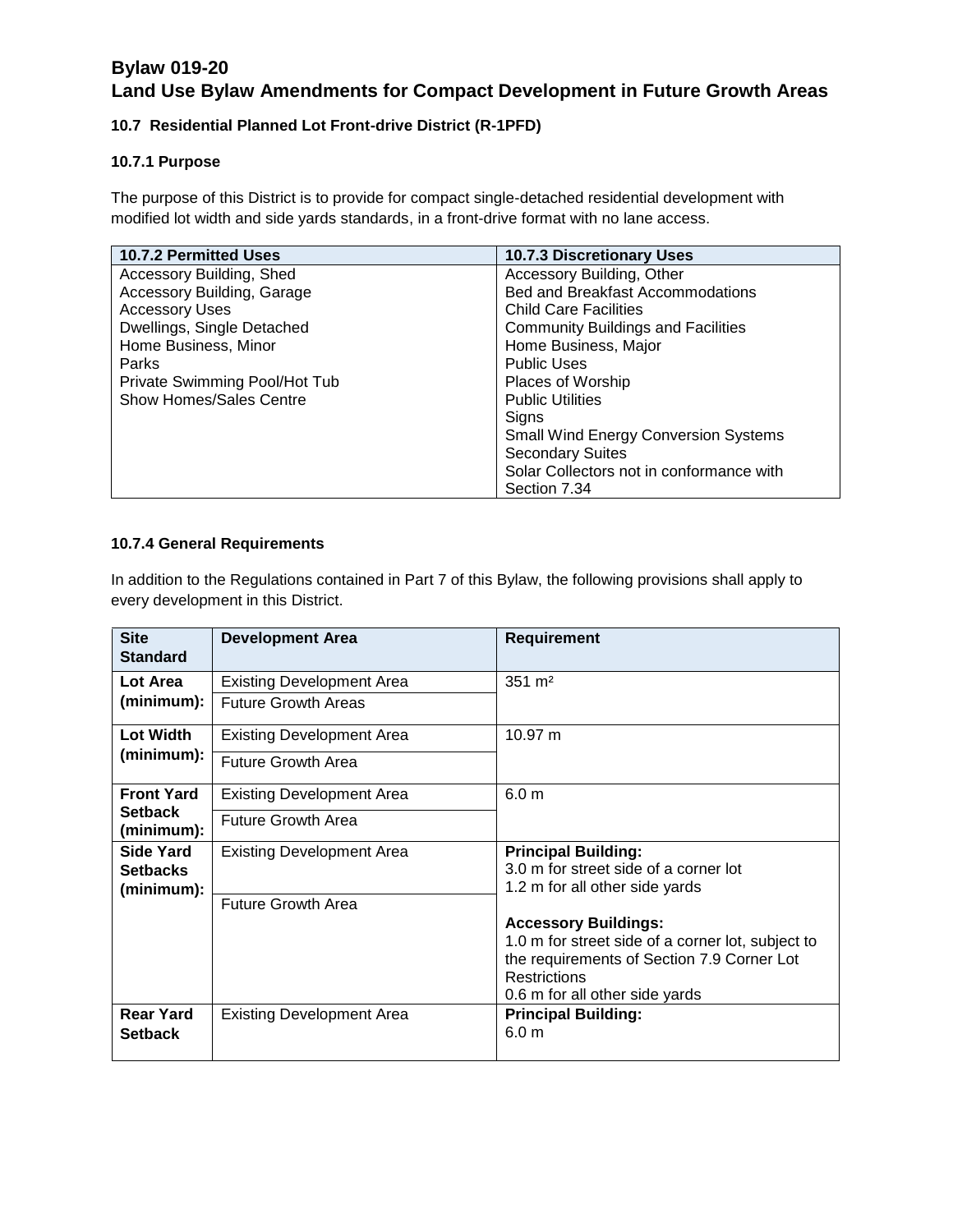|                               | (minimum):   Future Growth Area                                   | <b>Accessory Buildings:</b><br>0.6 <sub>m</sub>                                                                  |
|-------------------------------|-------------------------------------------------------------------|------------------------------------------------------------------------------------------------------------------|
| Lot<br>Coverage<br>(maximum): | <b>Existing Development Area</b><br><b>Future Growth Area</b>     | 55% Combined for all buildings                                                                                   |
| <b>Building</b><br>Height     | <b>Existing Development Area</b><br>(maximum): Future Growth Area | <b>Principal Building:</b><br>2 storeys, not exceeding 12.0 m<br><b>Accessory Buildings:</b><br>4.5 <sub>m</sub> |

#### **10.7.5 Other Requirements**

- a) The width of the non-garage façade of the front elevation shall be a minimum of 2.4m (7.87ft) wide.
- b) The maximum a garage shall protrude from a front façade is 3.0m (9.8ft), measured from the garage door to the principal entrance on the front façade.
- c) Adherence to Architectural Controls, approved by the Development Authority, shall be demonstrated at the building permit application stage.
- d) The density of the property shall not be varied, and the habitable floor area shall not be increased beyond the maximum habitable floor area identified in this district:
- e) Minimum setback requirements shall only be eligible for variance provided there is no increase to density, and provided the variance is necessary due to physical site constraints.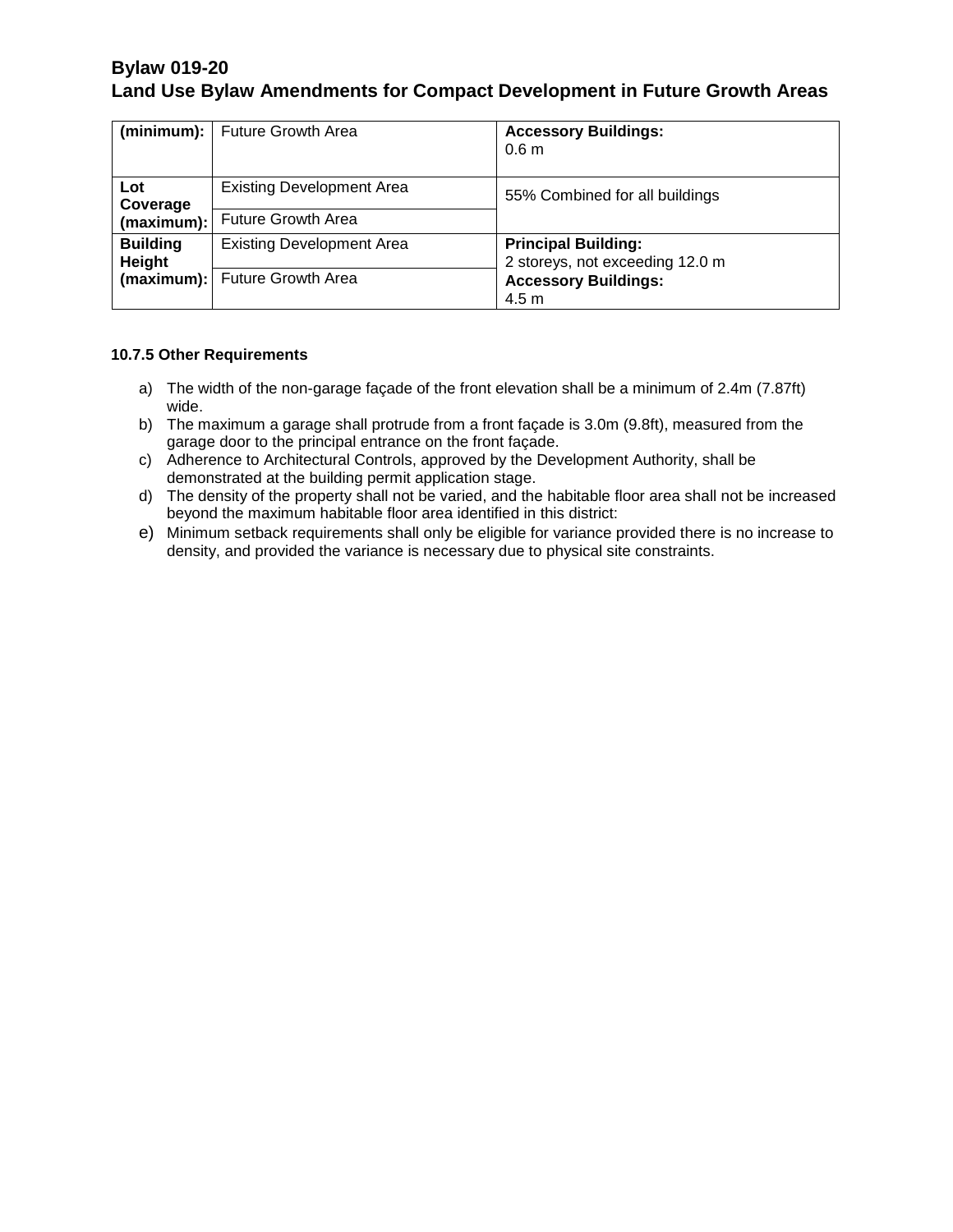### **10.8 Residential Semi-Detached District (R-2)**

#### **10.8.1 Purpose**

The purpose of this District is to provide for residential neighbourhoods which have a high standard of design and appearance in which semi-detached dwellings are the predominant housing form.

| <b>10.8.2 Permitted Uses</b>  |            | 10.8.3 Discretionary Uses                   |        |
|-------------------------------|------------|---------------------------------------------|--------|
| Accessory Building, Shed      | 008-20     | Accessory Building, Other                   | 008-20 |
| Accessory Building, Garage    | 008-20     | <b>Community Buildings and Facilities</b>   |        |
| <b>Accessory Uses</b>         |            | Dwellings, Single Detached                  |        |
| Dwellings, Duplex             |            | <b>Fill Placement</b>                       | 010-16 |
| Dwellings, Semi Detached      |            | <b>Major Home Businesses</b>                |        |
| <b>Minor Home Businesses</b>  |            | <b>Public Uses</b>                          |        |
| Parks                         |            | <b>Public Utilities</b>                     |        |
| Private Swimming Pool/Hot Tub | $012 - 14$ | Places of Worship                           |        |
| Show Homes / Sales Centres    |            | <b>Residential Care Facilities</b>          |        |
|                               |            | <b>Secondary Suites</b>                     |        |
|                               |            | Signs                                       |        |
|                               |            | <b>Small Wind Energy Conversion Systems</b> |        |
|                               |            | Solar Collectors not in conformance with    |        |
|                               |            | Section 7.34                                | 012-14 |
|                               |            |                                             |        |

**022-11** 

#### **10.8.4 General Requirements**

In addition to the Regulations contained in Part 7 the following provisions shall apply to every development in this District.

| <b>Site</b><br><b>Standard</b>      | <b>Development Area</b>                                       | <b>Requirement</b>                                                                                                                           |
|-------------------------------------|---------------------------------------------------------------|----------------------------------------------------------------------------------------------------------------------------------------------|
| Lot Area<br>(minimum):              | Existing Development Area<br><b>Future Growth Areas</b>       | <b>Single-Detached Dwellings and Duplexes</b><br>$428 \text{ m}^2$<br><b>Semi-Detached Dwellings</b><br>$250 \text{ m}^2$                    |
| <b>Lot Width</b><br>(minimum):      | <b>Existing Development Area</b><br><b>Future Growth Area</b> | <b>Single-Detached Dwellings and Duplexes</b><br>13.4 m<br><b>Semi-Detached Dwellings</b><br>8.9 m on corner lots<br>7.9 m on all other lots |
| <b>Front Yard</b><br><b>Setback</b> | <b>Existing Development Area</b>                              | <b>With Lane Access</b><br>3.0 m or outside of any required front URW,                                                                       |
| (minimum):                          | <b>Future Growth Area</b>                                     | which ever is greater<br><b>With No Lane Access</b><br>6.0 <sub>m</sub>                                                                      |
| <b>Side Yard</b><br><b>Setbacks</b> | <b>Existing Development Area</b>                              | <b>Principal Building:</b><br>3.0 m for street side of a corner lot<br>1.2 m for all other side yards                                        |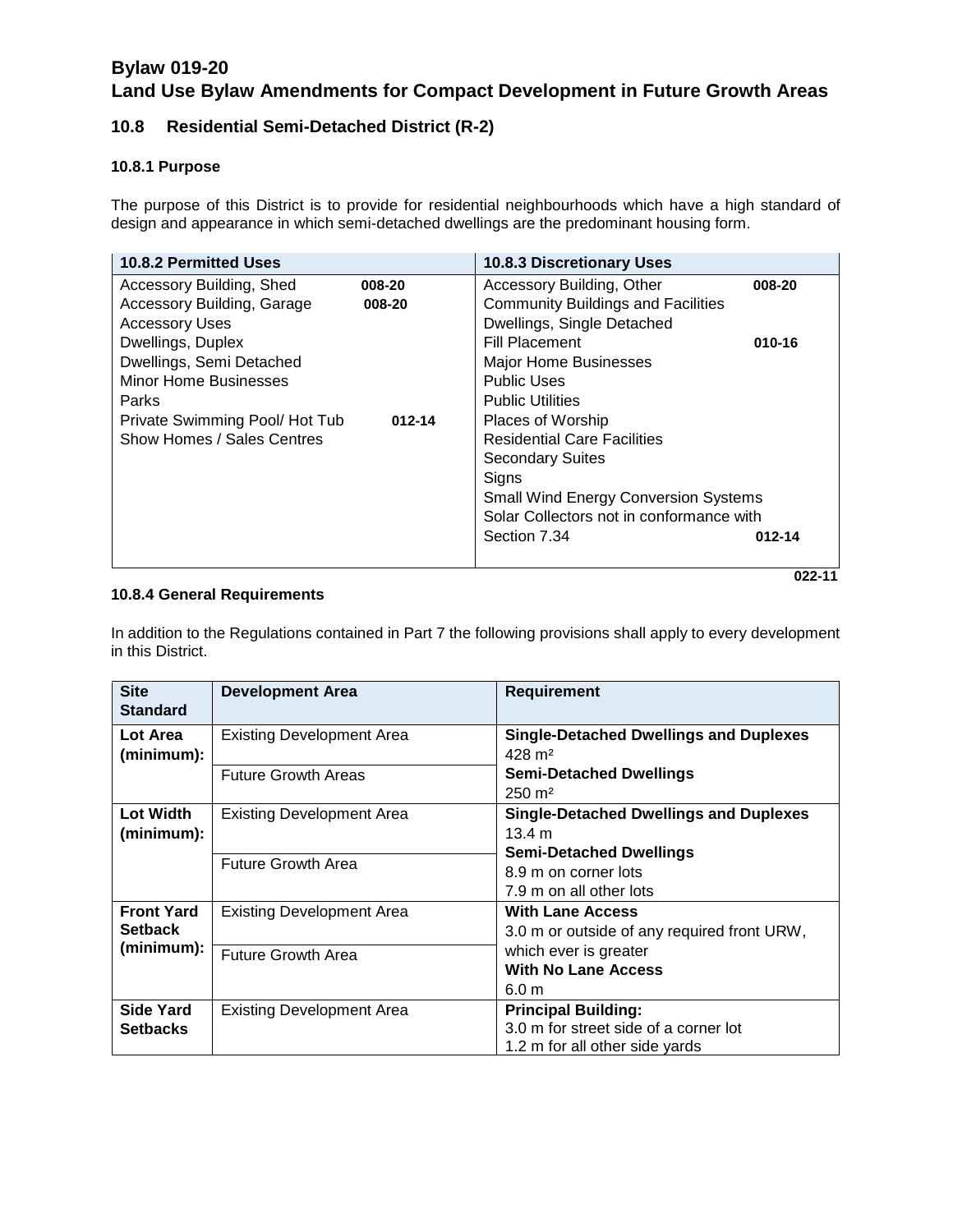| (minimum):                         | <b>Future Growth Area</b>        | <b>Accessory Buildings:</b><br>1.0 m for street side of a corner lot, subject to<br>the requirements of Section 7.9 Corner Lot<br>Restrictions<br>0.6 m for all other side yards |
|------------------------------------|----------------------------------|----------------------------------------------------------------------------------------------------------------------------------------------------------------------------------|
| <b>Rear Yard</b><br><b>Setback</b> | <b>Existing Development Area</b> | <b>Principal Building:</b><br>6.0 <sub>m</sub>                                                                                                                                   |
| (minimum):                         | <b>Future Growth Area</b>        | <b>Accessory Buildings:</b><br>0.6 <sub>m</sub>                                                                                                                                  |
| Lot<br>Coverage                    | <b>Existing Development Area</b> | 60% combined for all buildings                                                                                                                                                   |
| (maximum):                         | <b>Future Growth Area</b>        |                                                                                                                                                                                  |
| <b>Building</b><br>Height          | <b>Existing Development Area</b> | <b>Principal Building:</b><br>2 storeys, not exceeding 12.0 m                                                                                                                    |
| (maximum):                         | <b>Future Growth Area</b>        | <b>Accessory Buildings:</b><br>4.5 <sub>m</sub>                                                                                                                                  |
|                                    |                                  | 022-11                                                                                                                                                                           |

**10.8.5 Additional Requirements** 

a) Notwithstanding 9.9.4, the site standards for Lots 68-70, Block 3, Plan 3883JK as illustrated in Figure 10.8.1 shall be at the discretion of the Development Authority.

*Figure 10.8.1*

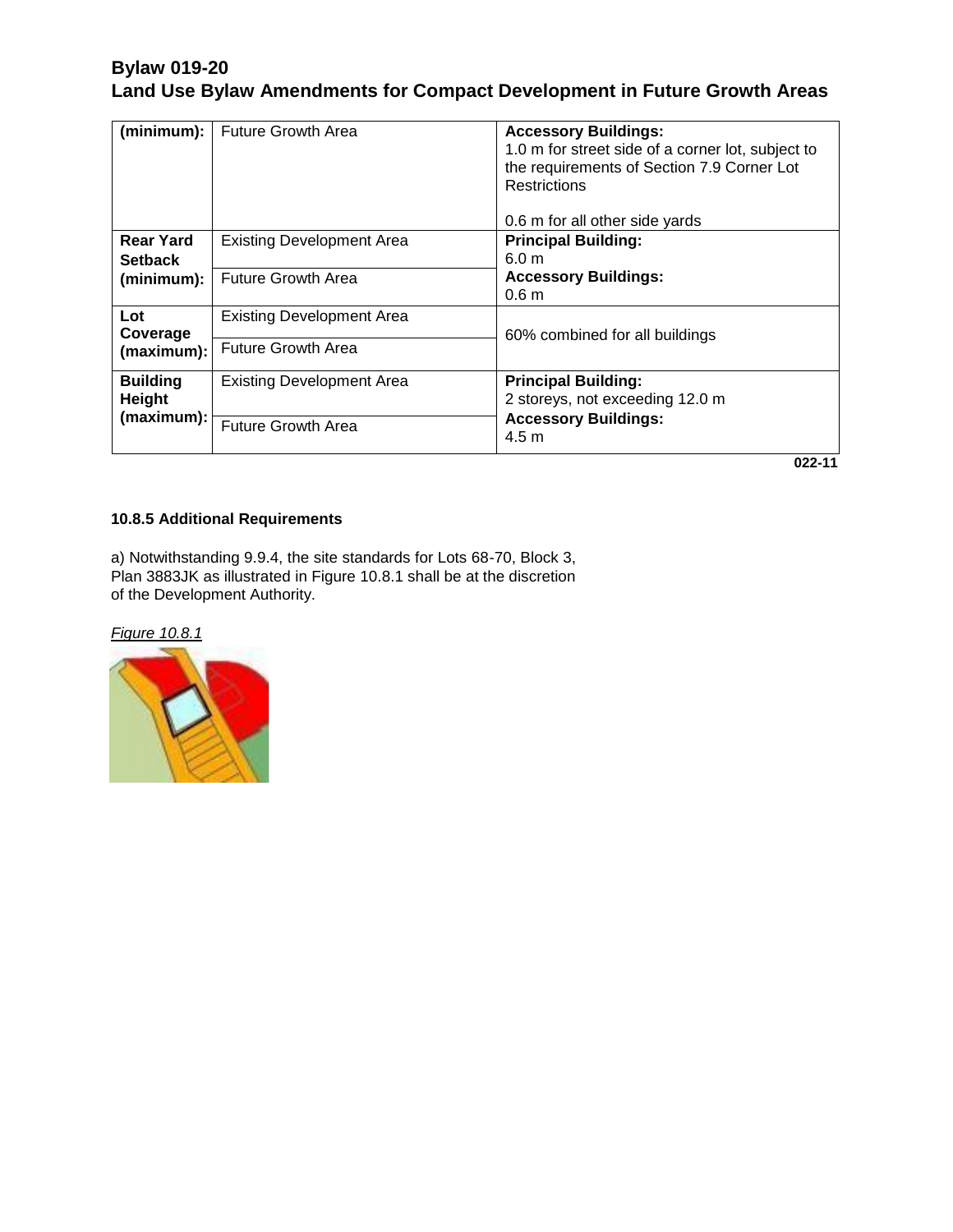### **10.9 Residential Multi-Unit District (R-3)**

#### **10.9.1 Purpose**

The purpose of this District is to provide for multi-unit residential development, along with Semi-Detached development in order to increase the variety of dwelling types available in the community.

| 10.9.2 Permitted Uses                     |            | <b>10.9.3 Discretionary Uses</b>            |        |
|-------------------------------------------|------------|---------------------------------------------|--------|
| Accessory Building, Shed                  | 008-20     | Accessory Building, Other                   | 008-20 |
| Accessory Building, Garage                | 008-20     | <b>Child Care Facilities</b>                |        |
| <b>Accessory Uses</b>                     |            | <b>Fill Placement</b>                       | 010-16 |
| <b>Community Buildings and Facilities</b> |            | <b>Major Home Businesses</b>                |        |
| Dwellings, Duplex                         |            | <b>Public Uses</b>                          |        |
| Dwellings, Semi-Detached                  |            | <b>Public Utilities</b>                     |        |
| <b>Minor Home Businesses</b>              |            | <b>Places of Worship</b>                    |        |
| Parks                                     |            | <b>Residential Care Facilities</b>          |        |
| Private Swimming Pool/Hot Tub             | $012 - 14$ | Signs                                       |        |
| Show Homes / Sales Centres                |            | <b>Small Wind Energy Conversion Systems</b> |        |
| Townhouse, Stacked                        |            | Solar Collectors not in conformance with    |        |
| Townhouse                                 |            | Section 7.34                                | 012-14 |
|                                           |            |                                             |        |

**022-11** 

#### **10.9.4 General Requirements**

In addition to the Regulations contained in Part 7 the following provisions shall apply to every development in this District.

| <b>Site</b><br><b>Standard</b>      | <b>Development Area</b>          | <b>Requirement</b>                                                                                                               |
|-------------------------------------|----------------------------------|----------------------------------------------------------------------------------------------------------------------------------|
| Lot Area<br>(minimum):              | <b>Existing Development Area</b> | <b>Semi-Detached Dwellings</b><br>468 m <sup>2</sup> combined for both sides                                                     |
|                                     | <b>Future Growth Areas</b>       | <b>Townhouse Dwellings</b><br>175 m <sup>2</sup> for interior townhouse units<br>195 m <sup>2</sup> for exterior townhouse units |
|                                     |                                  | <b>All Other Uses</b><br>At the discretion of the Development Authority                                                          |
| <b>Lot Width</b><br>(minimum):      | <b>Existing Development Area</b> | <b>Semi-Detached Dwellings</b><br>14.63 m combined for both sides<br>6.0 m per side                                              |
|                                     |                                  | <b>Townhouse Dwellings</b>                                                                                                       |
|                                     | <b>Future Growth Area</b>        | 5.48 m for interior townhouse units<br>6.09 m for exterior townhouse units                                                       |
|                                     |                                  | <b>All Other Uses</b><br>At the discretion of the Development Authority                                                          |
| <b>Front Yard</b><br><b>Setback</b> | <b>Existing Development Area</b> | <b>Rear Lane</b>                                                                                                                 |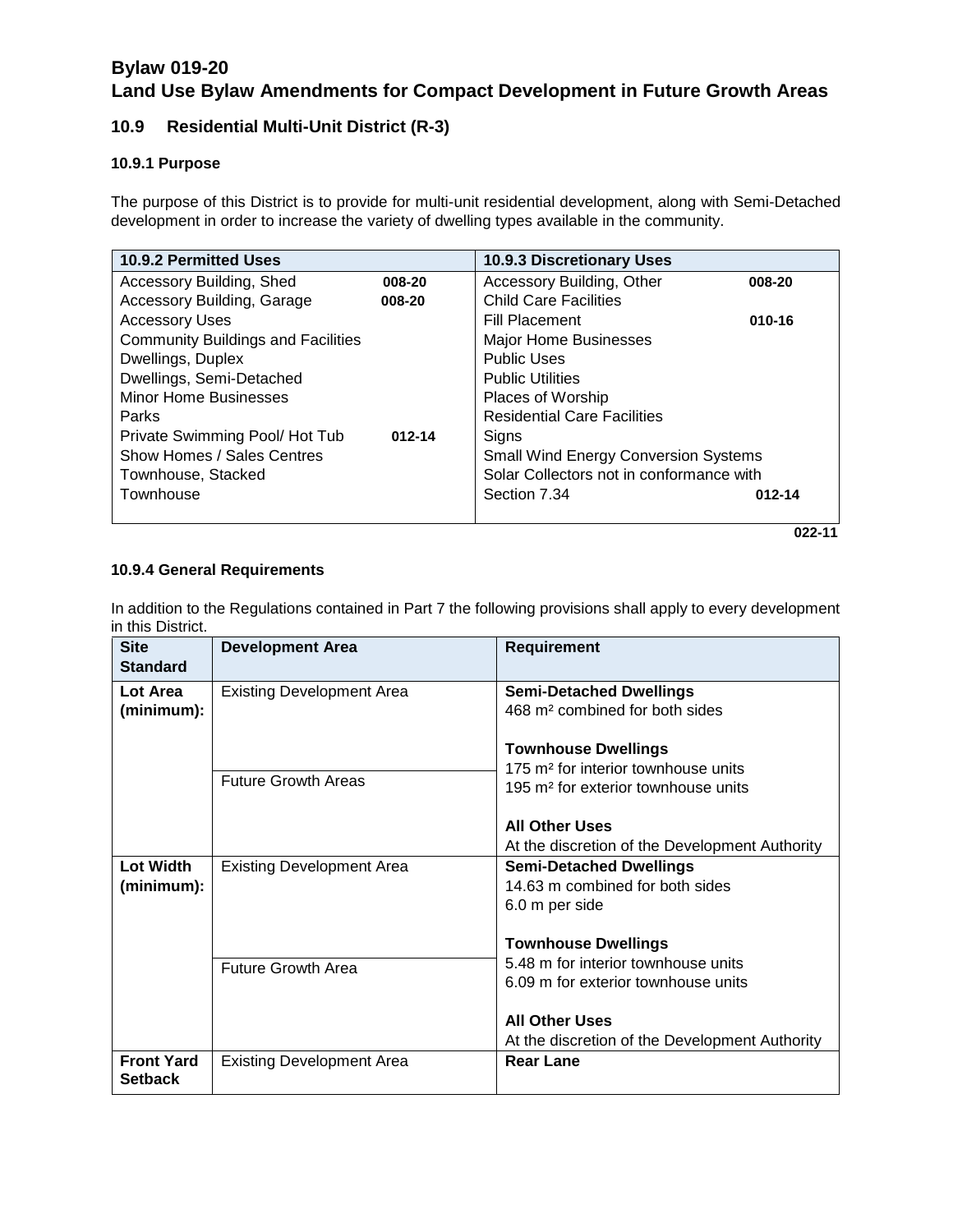| (minimum):   Future Growth Area | 3.0 m or outside any required front URW, which |
|---------------------------------|------------------------------------------------|
|                                 | ever is greater                                |
|                                 | No Rear Lane                                   |
|                                 | 6.0 m                                          |

| <b>Side Yard</b><br><b>Setbacks</b><br>(minimum):  | <b>Existing Development Area</b><br><b>Future Growth Area</b> | <b>Principal Building:</b><br>3.0 m for street side of a corner lot<br>1.2 m for all other side yards<br>None for interior common wall sides<br><b>Accessory Buildings:</b><br>1.0 m for street side of a corner lot, subject to<br>the Requirements of Section 7.9 Corner Lot |
|----------------------------------------------------|---------------------------------------------------------------|--------------------------------------------------------------------------------------------------------------------------------------------------------------------------------------------------------------------------------------------------------------------------------|
|                                                    |                                                               | <b>Restrictions</b><br>0.6 m for all other side yards<br><b>Decks</b><br>1.2 <sub>m</sub>                                                                                                                                                                                      |
| <b>Building</b><br><b>Separation</b><br>(minimum): | <b>Existing Development Area</b>                              | 2.4 m for elevations with no living room and/or<br>bedroom windows facing each other                                                                                                                                                                                           |
|                                                    | <b>Future Growth Area</b>                                     | 10.0 m for elevations with living rooms and/or<br>bedroom windows facing each other, or<br>compliance with any other Alberta regulation,<br>whichever is greater                                                                                                               |
| <b>Rear Yard</b><br><b>Setback</b>                 | <b>Existing Development Area</b>                              | <b>Principal Building:</b><br>6.0 <sub>m</sub>                                                                                                                                                                                                                                 |
| (minimum):                                         | <b>Future Growth Area</b>                                     | <b>Accessory Buildings:</b><br>0.6 <sub>m</sub>                                                                                                                                                                                                                                |
| <b>Density</b><br>(maximum):                       | <b>Existing Development Area</b>                              | 6 units per building                                                                                                                                                                                                                                                           |
|                                                    | <b>Future Growth Area</b>                                     | 44 units/ha                                                                                                                                                                                                                                                                    |
| Lot<br>Coverage                                    | <b>Existing Development Area</b>                              | 40% combined for all buildings, excluding lake<br>lot area                                                                                                                                                                                                                     |
| (maximum):                                         |                                                               | 10% for Accessory Buildings, excluding lake lot<br>area                                                                                                                                                                                                                        |
|                                                    | <b>Future Growth Area</b>                                     | 50% for principal building<br>70% combined for all buildings                                                                                                                                                                                                                   |
| <b>Building</b><br>Height                          | <b>Existing Development Area</b>                              | <b>Principal Building:</b><br>2 storeys, not exceeding 12.0 m                                                                                                                                                                                                                  |
| (maximum):                                         | <b>Future Growth Area</b>                                     | <b>Accessory Buildings:</b><br>4.5 m                                                                                                                                                                                                                                           |

| <b>Amenity</b><br><b>Space</b> | <b>Condominium Sites</b>              | 10% of site to be used for communal space for<br>complexes of 10 or more units              |
|--------------------------------|---------------------------------------|---------------------------------------------------------------------------------------------|
| (minimum):                     |                                       | 16 m <sup>2</sup> of private fenced outdoor amenity space<br>for each attached housing unit |
|                                |                                       | Minimum 1.5 m-high opaque wall required to<br>separate adjoining decks                      |
|                                | <b>Freehold Street-Oriented Units</b> | N/A                                                                                         |